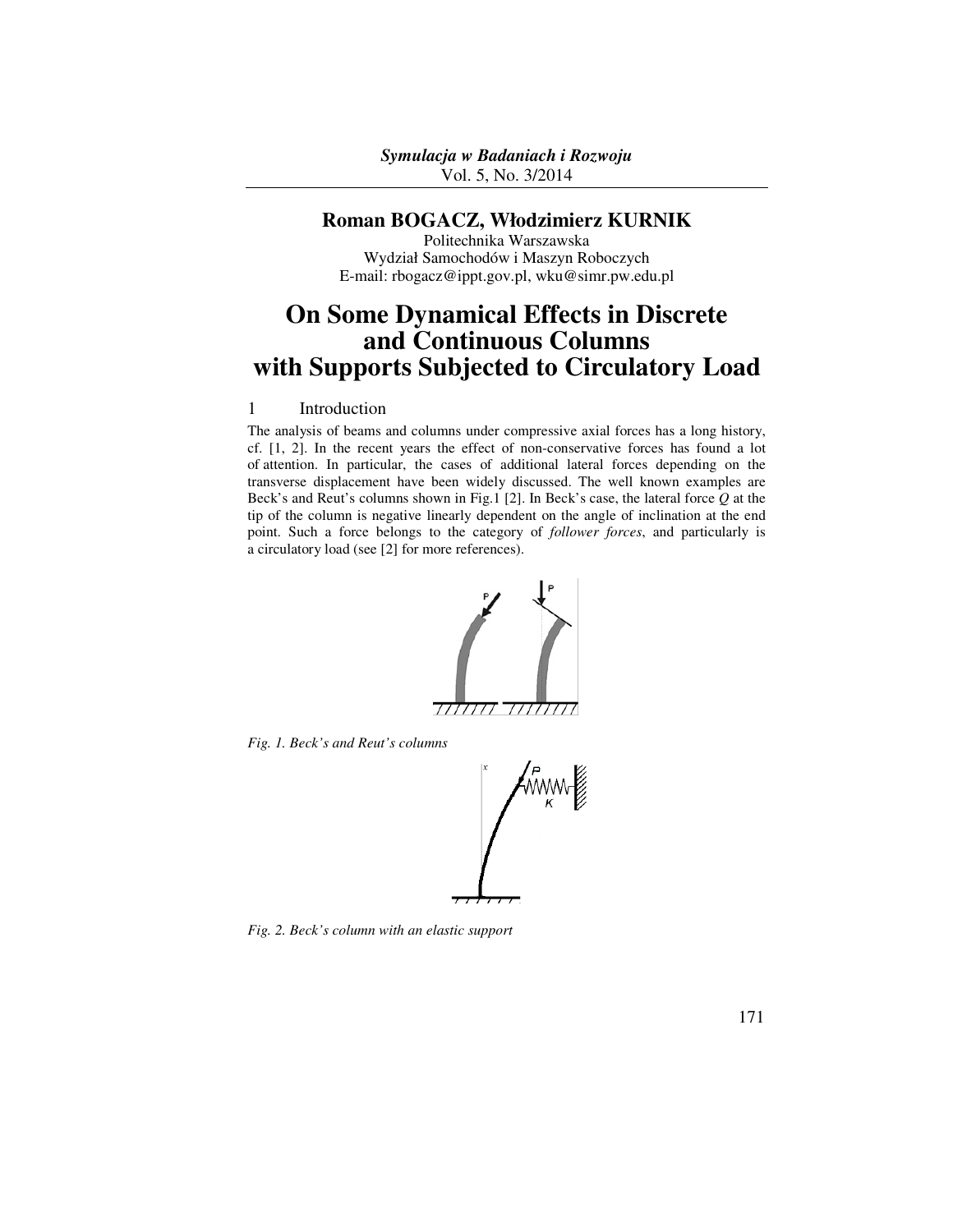The additional spring at the tip of column enables one to transfer to a column simply supported on both ends which is a divergence-type structure. The supporting spring can stabilize or destabilize the column, what means that the critical follower force can be lower or grater than in the critical force of original Reut's, Beck's and Ziegler's problems [3], [4].

#### 1.1 Continuous formulation

The appearance of a force or moment directed back towards the undeformed configuration leads to a considerable increase of the critical force, i.e. the value of the axial load, for which for the first time certain modes of harmonic oscillations have a growing amplitude. However, there is a new phenomenon: while in the case of a pure axial loading, so-called *dead loading*, the displacement at each point of the column grows monotonously (divergence), Beck's column loses stability in an oscillatory way. In the post-critical zone the displacement at each point is a product of an exponential and a sine time functions. This behaviour is called *flatter*, as opposed to the classical *divergent loss of stability* for Euler's column.

There have been many approaches to increasing the maximum critical force [2]. There are various kinds of lateral supports, specific material properties, e.g. viscous internal damping, use of piezo-electric effects, and changes of the column geometry. In all cases, the overall cost of the column, including material, assembly and maintenance, have to be taken into account [2]. One may either try to maximize the carrying capacity under cost limitations or reduce cost on a lower boundary of the critical force. The classic case is a redistribution of a given total mass identified with the column cost, so that the critical force as an objective becomes a maximum. In dimensionless quantities, the classical Euler's column has a very low critical force of about 2.46 in comparison with the critical follower force of Beck's column reaching the value of 20.05. While the optimum found so far is about 140 (see ref. [5]). The maximal critical force of uniform Beck's column with the support located at the top (Fig.1) is almost two times higher as critical force of the uniform Beck's column. For the case of stiffer support Beck's column losses its stability by divergence, then becomes stable again in a small range of force and finally losses stability by flutter.

The above numbers show the high potential of research towards column shape and supports stiffness optimisation. However, there are some limitations to the approaches studied so far. First, a basic element of the solution is the discussion of characteristic equations for linear models. The discretization of the continuous beam (column) is difficult, because it not always leads to a satisfactory approximate solution. To explain this problem let us compare the Ziegler and Beck models of a column elastically supported on the top.

#### 1.2 Discrete formulation

The classic Ziegler column (left-hand side of Fig. 3) is supplemented with an additional elastictic support at the top of the column as shown in the right-hand-side of Fig. 3. The equations of motion are given in ref. [3].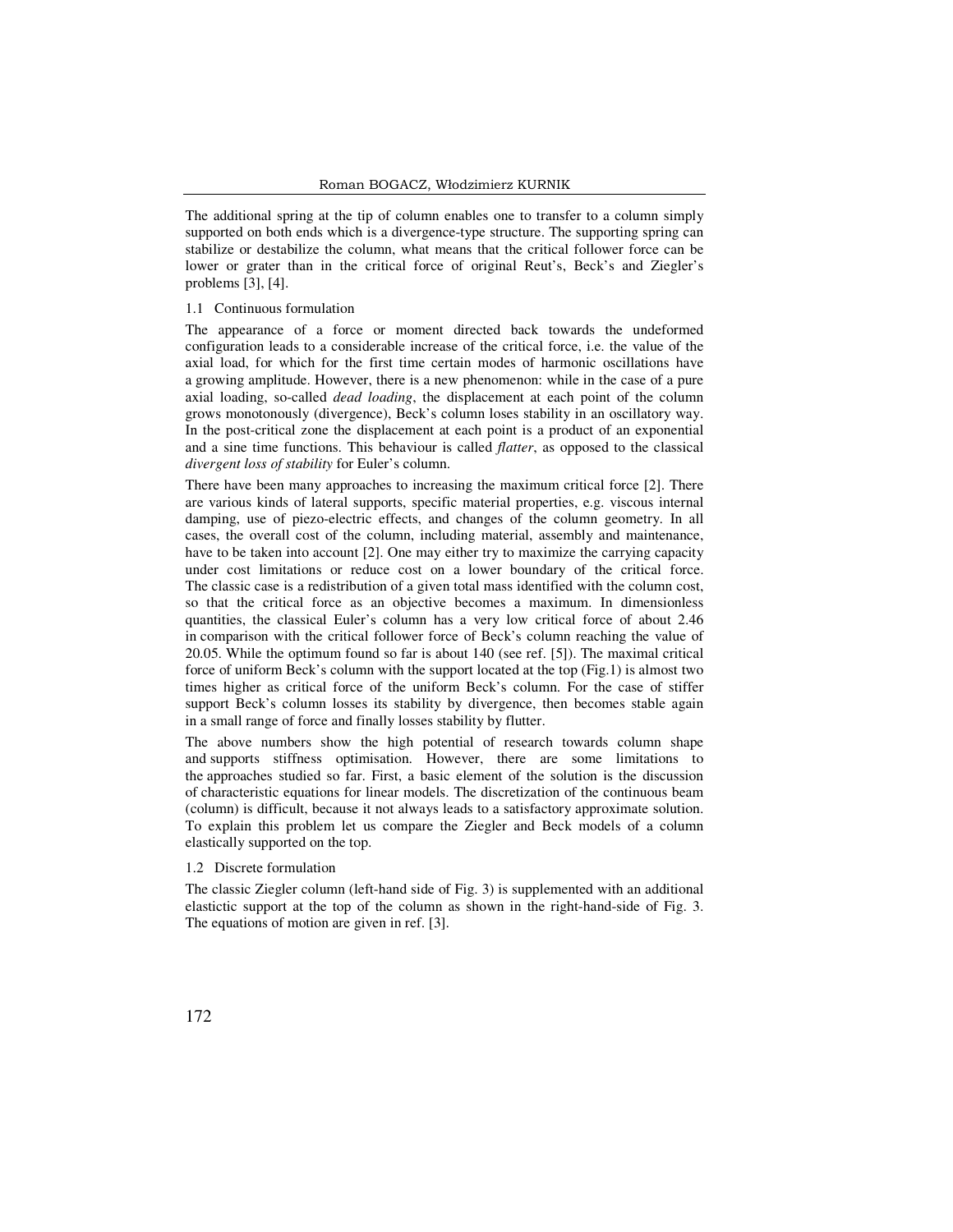

*Fig. 3. Ziegler column and column with an elastic support* 

The typical shape of characteristic curves on the  $(P, \omega)$  plane for various values of the support stiffness *K* is shown in Fig. 8 according to ref. [3].

## 2 Modelling of Beck's column

The equation of motion for the column modelled as the Bernoulli-Euler beam with a constant value of axial load *P* takes the form:

$$
\frac{\partial^2}{\partial x^2} \left( EI \frac{\partial^2 y}{\partial x^2} \right) + P \frac{\partial^2 y}{\partial x^2} + \rho A \frac{\partial^2 y}{\partial x^2} = 0, \tag{1}
$$

where the notations are: EI – column bending stiffness, y – transverse displacement, ρ, A - column mass density and cross-section area, respectively and t,x – time and space variables.

The boundary conditions for the cantilever column with the follower force at the top tangential to the deflected axis of the column are as follows:

$$
x = 0: \quad y(0,t) = 0, \quad \frac{\partial y(x,t)}{\partial x} = 0,
$$

$$
x = L: \quad \frac{\partial^2}{\partial x^2} y(x,t) = 0, \quad \frac{\partial}{\partial x} \left[ E J \frac{\partial^2 y(x,t)}{\partial x^2} \right] = 0
$$
 (2)

In that case the exact form of harmonic solutions can be expected in the form:

$$
y(x,t) = w(x) e^{i\omega t}, \qquad (3)
$$

where  $w$  and  $\omega$  are eigen-form and frequency, respectively.

The characteristic equation – it determines suitable values of  $\omega$ , cf. ref. [2] – becomes in the case of a homogeneous column:

$$
E I k4 + P k2 - \omega2 \rho A = 0.
$$
 (4)

The general solution for  $w(x)$  for constant mass and stiffness distributions along the column has the well known form:

173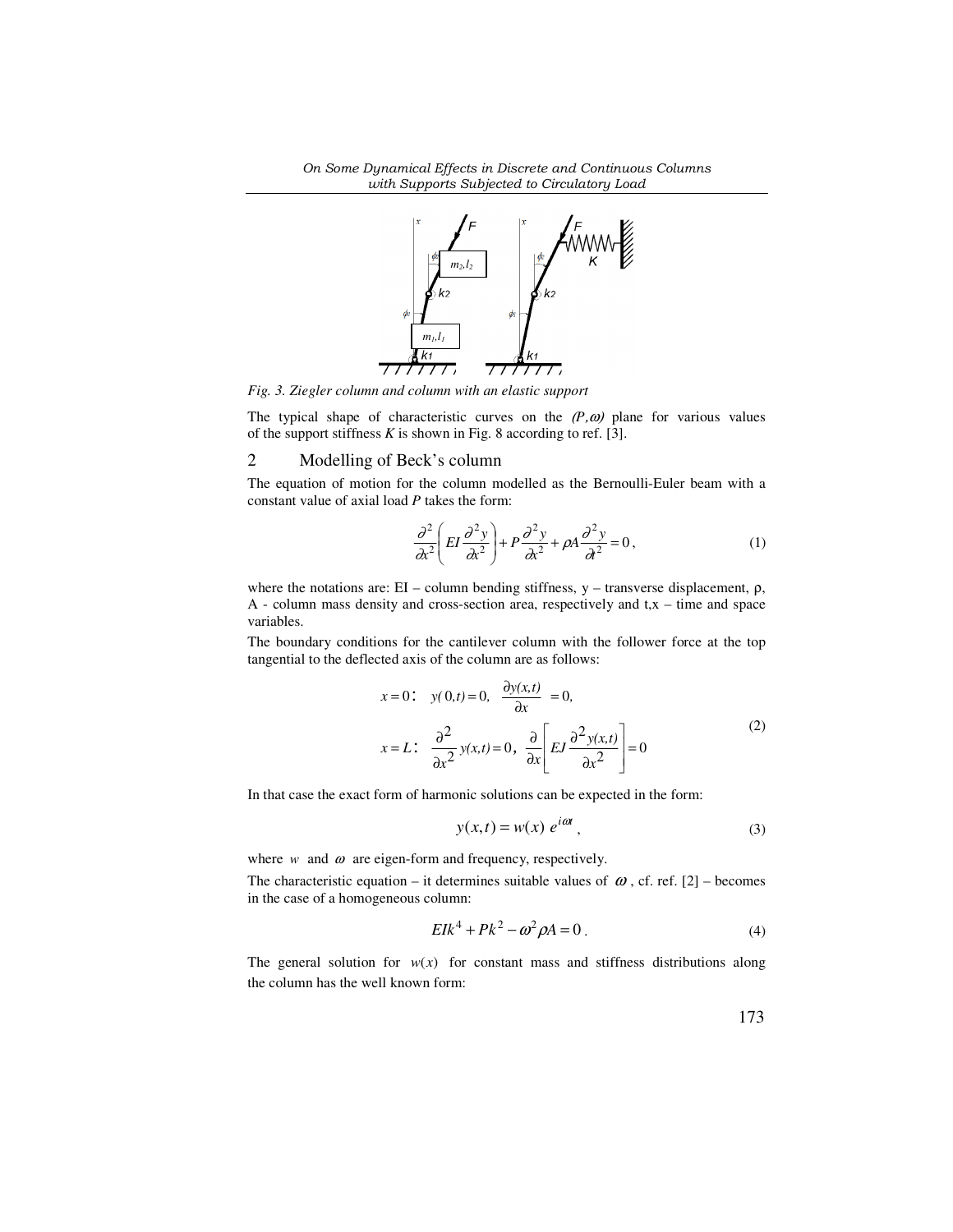$$
w(x) = A_1 \sinh k_1 x + A_2 \cosh k_1 x + A_3 \sin k_2 x + A_4 \cos k_2 x ,
$$
 (5)

where

$$
k_{1/2} = \sqrt{\pm \frac{P}{EI} + \sqrt{\left(\frac{P}{2EI}\right)^2 + \frac{\rho A \omega^2}{EI}}}.
$$
 (6)

Introducing the following notations:  $M$  - bending moment,  $O$  - shear force,  $\varphi$  - angle of cross-section rotation, we can define the beam segment state vector **G***i*as follows:

$$
\mathbf{G}_i = [w, \varphi, M, Q]^T = [w, w', EIw'', EIw''']^T. \tag{7}
$$

For the generalized beam segment (segment of beam or support, [2]) the elementary transfer matrix **T<sup>i</sup>** provides a relation between the states vectors for its both boundaries. For a single we have:

$$
\mathbf{G}_{i+1}^0 = \mathbf{T}_i \mathbf{G}_i^0 \tag{8}
$$

In the case of a uniform column supported by the elastic support of stiffness *K* at the position  $x_i$  the partial matrix takes the form:

$$
\mathbf{T}_K = \begin{bmatrix} 1 & 0 & 0 & 0 \\ 0 & 1 & 0 & 0 \\ 0 & 0 & 1 & 0 \\ K & 0 & 0 & 1 \end{bmatrix}
$$
 (9)

The successive left-hand-side multiplication of partial matrices results in the global transfer matrix **T** for the complete structure in the general case:

$$
\mathbf{G}_{n+1}^0 = \mathbf{T} \mathbf{G}_n^0 = \mathbf{T}_n \mathbf{T}_{n-1} \dots \mathbf{T}_2 \mathbf{T}_1 \mathbf{G}_n^0 \tag{10}
$$

Fulfilling boundary conditions (2) yields the following characteristic equation:

$$
\begin{vmatrix} T_{33} & T_{34} \\ T_{43} & T_{44} \end{vmatrix} = \Phi(P, \omega) = 0 , \qquad (11)
$$

where  $T_{ij}$  are elements of matrix **T**.

The classic Beck-Reut's problem was formulated and solved more than 60 years ago and the characteristic curves are shown in Fig. 4a acording to ref. [6]. However, there was a lack of explanation of variation of natural frequency versus external load for various kinds of column. In ref. [6] one can find a classification of columns into three different types of structures: flutter type, divergence type and divergence-pseudoflutter type which are shown in Fig. 4 a,b and c, respectively.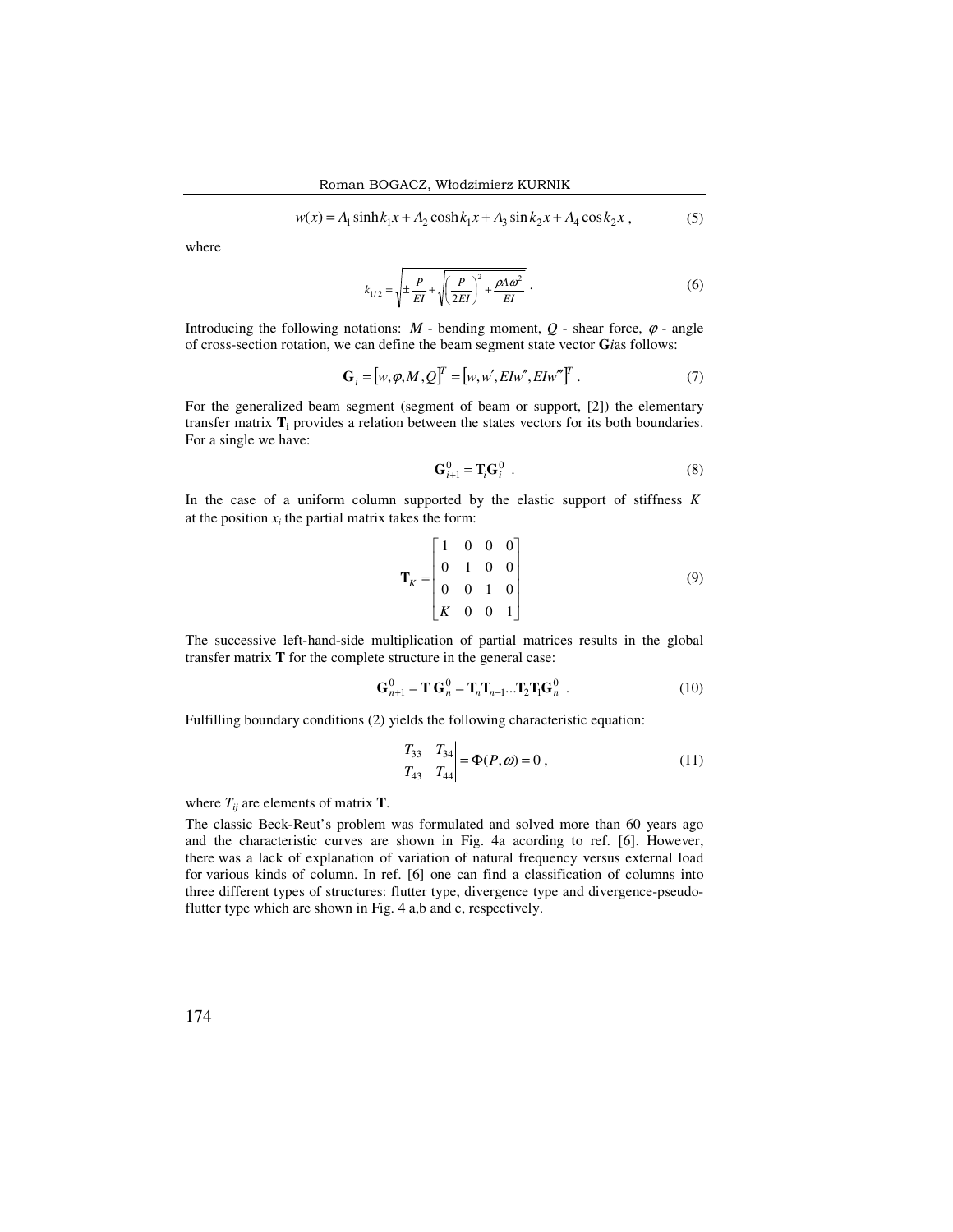



*(b) divergence type, (c) divergence-pseudo-flutter type* 

The third type of the characteristic curves shown in Fig. 4c constitutes the first step for understanding the relation between eigen-frequencies and eigen-modes of the system. However, the first type of eigen-modes configuration should be corrected. The same concerns many other papers like [1] and [7]. It was difficult to find the boundary between the first and second modes. One can state that at the critical value of the load double frequency occurs for which the corresponding eigen-form is the same. It means that the transfer point from the first to the second eigen-form ought to be below the critical value of load. It is interesting that in the case of the column elastically supported on the top all characteristic curves  $\Phi(P,\omega)=0$  intersect each other in one point. This point in the case of a uniform continuous column has coordinates *P*=16 and  $\omega$ =7, as shown in Fig. 5. A similar singular point exists in case of the Ziegler column supported on the top (for chosen set of parameters at the value of force equal to almost 20), see Fig. 7.

### 3 Numerical analysis of Beck's column

The typical shape of characteristic curves on the  $(P, \omega)$  plane for various values of support stiffness K is shown in Fig. 5.



*Fig. 5. Shape of characteristic curves for chosen values of support stiffness crossing singular point P=*λ*\*=16*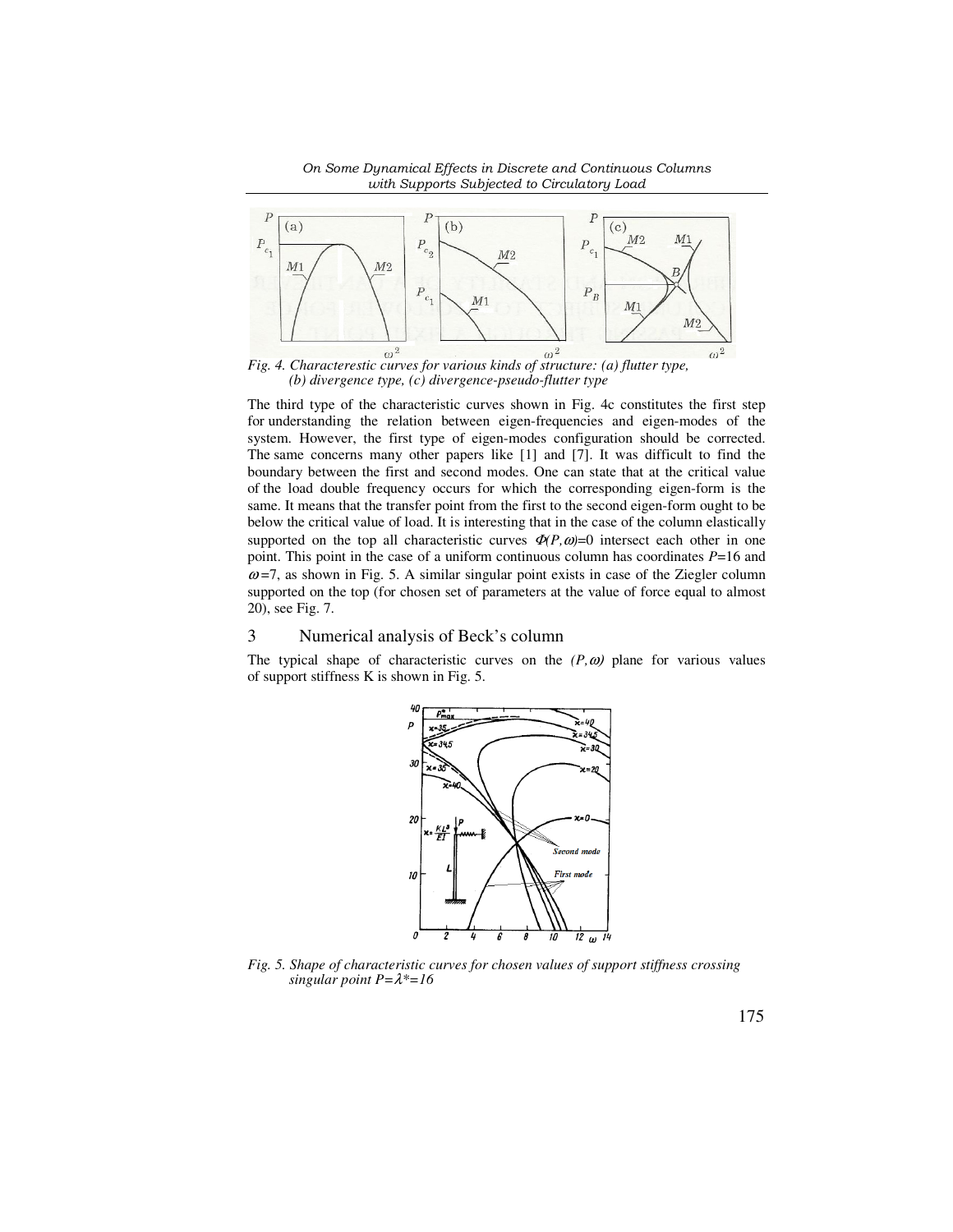One can see that for the nondimensional force *P*<16 we have classic configuration of characteristic curves (the first eigen-frequency corresponds to the first eigenform). The situation changes for the force  $P>16$ . The double knot existing at  $x=0$  for  $P=16$ splits into two knots. One of them shifts along the *x* axis, see Fig. 6.



*Fig. 6. Shapes of eigenfunctions at P=*λ*\*=0 and in the neighborhood of singular value of force P=*λ*\*=16* 

This is the way of transition of the first eigen-mode into the second one. For *P*>16 the first eigen-form does not exist and we have the second eigen-form only (with two knots). Thus, there is a difference between determination of modes in Figs.4a and 5, as explained above.

## 4 Elastically supported Ziegler column

Consider two rigid rods of mass and length  $m_1$ ,  $m_2$  and  $l_1$ ,  $l_2$ , respectively, linked by an elastic joint and supported and loaded by a follower force, as shown in the left-hand side of Fig. 3. With two linear angular springs of stiffnesses  $k_1$  and  $k_2$  and absence of gravity and damping the rods constitute a two-degrees-of-freedom elastic system known as Ziegler's column. It is well known that the static equilibrium of the straightline column loses stability at a certain value of the compressive follower force and periodic flutter vibration occurs if an existing nonlinearity allows to close a limit cycle. In a classic stability analysis the amplitudes of limit cycles are not studied although the near-critical vibrations are also interesting especially from the point of view of possible soft or hard self-excitation (see [8] where a nonlinear rotating Leipholz column with active stabilization is studied). The mathematical tool for the near-critical column behaviour one can find in ref. [9].

The original Ziegler's column is generalized by including an additional spring of stiffness  $K$  at the top, as shown in the right-hand side of Fig. 3. The nonlinear dynamic equations of motion are derived as the Lagrange equations for the generalized coordinates being rotation angles  $\varphi_1, \varphi_2$  from the straight vertical line of the column. Full nonlinear equations of motion are as follows [3]: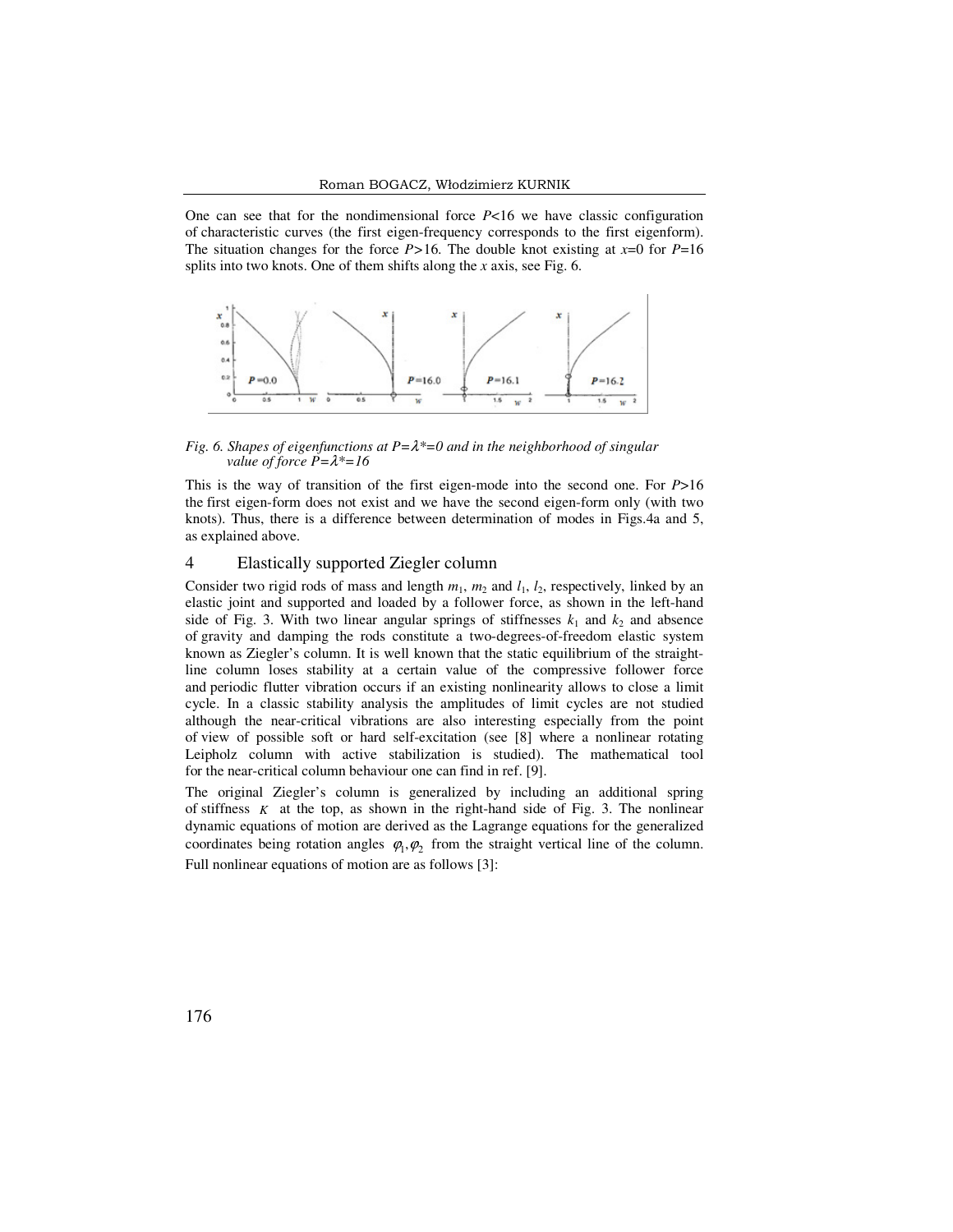#### *On Some Dynamical Effects in Discrete and Continuous Columns with Supports Subjected to Circulatory Load*

$$
\left(\frac{1}{3}m_{1}+m_{2}\right)l_{1}^{2}\ddot{\varphi}_{1}+\frac{1}{2}m_{2}l_{1}l_{2}\cos(\varphi_{2}-\varphi_{1})\ddot{\varphi}_{2}-\frac{1}{2}m_{2}l_{1}l_{2}\sin(\varphi_{2}-\varphi_{1})\dot{\varphi}_{2}^{2}+k_{1}\varphi_{1}+k_{2}(\varphi_{1}-\varphi_{2})++K(l_{1}\sin\varphi_{1}+l_{2}\sin\varphi_{2})l_{1}\cos\varphi_{1}+Fl_{1}\sin(\varphi_{2}-\varphi_{1})=0,\n\frac{1}{3}m_{2}l_{2}^{2}\ddot{\varphi}_{2}+\frac{1}{2}m_{2}l_{1}l_{2}\cos(\varphi_{2}-\varphi_{1})\ddot{\varphi}_{1}+\frac{1}{2}m_{2}l_{1}l_{2}\sin(\varphi_{2}-\varphi_{1})\dot{\varphi}_{1}^{2}+k_{2}(\varphi_{2}-\varphi_{1})++K(l_{1}\sin\varphi_{1}+l_{2}\sin\varphi_{2})l_{2}\cos\varphi_{2}=0.
$$
\n(12)

Equations (12) can be transformed into a single linearized matrix equation of the first order

$$
\dot{\mathbf{u}} = \mathbf{A}(F, K)\mathbf{u} \tag{13}
$$

where  $\mathbf{u} = [\varphi_1, \dot{\varphi}_1, \varphi_2, \dot{\varphi}_2]$  and

$$
\mathbf{A} = \begin{bmatrix} \mathbf{0} & 1 & 0 & 0 \\ A_{21} & A_{22} & A_{23} & A_{24} \\ 0 & 0 & 0 & 1 \\ A_{41} & A_{42} & A_{43} & A_{44} \end{bmatrix}.
$$

The elements of matrix **A** are as follows

$$
A_{21} = (b_1 k_{21} - b_2 k_{11}) / D \t A_{41} = (b_2 k_{11} - b_1 k_{21}) / D \n A_{22} = (b_1 c_{21} - b_2 c_{11}) / D \t A_{42} = (b_2 c_{11} - b_1 c_{21}) / D \n A_{23} = (b_1 k_{22} - b_2 k_{12}) / D \t A_{43} = (b_2 k_{12} - b_1 k_{22}) / D \n A_{24} = (b_1 k_{22} - b_2 k_{12}) / D \t A_{44} = (b_2 c_{12} - b_1 c_{22}) / D
$$
\n(14)

where  $D = b_{11}b_{22} - b_{12}b_{21}$  and

$$
b_{11} = \left(\frac{1}{3}m_1 + m_2\right)l_1^2, \qquad b_{12} = \frac{1}{2}m_2l_1l_2,
$$
  
\n
$$
b_{21} = \frac{1}{2}m_2l_1l_2, \qquad b_{22} = \frac{1}{3}m_2l_2^2,
$$
  
\n
$$
k_{11} = k_1 + k_2 - Fl_1 + Kl_1^2, \qquad k_{12} = -k_2 + Fl + Kl_1l_2,
$$
  
\n
$$
k_{21} = -k_2 + Kl_1l_2, \qquad k_{22} = k_2 + Kl_2^2.
$$

All the dynamic properties of the considered system including stability of the equilibrium, free vibrations of the stable column and transient motions in cases of instability are determined by the eigen-values and eigen-vectors of matrix **A** .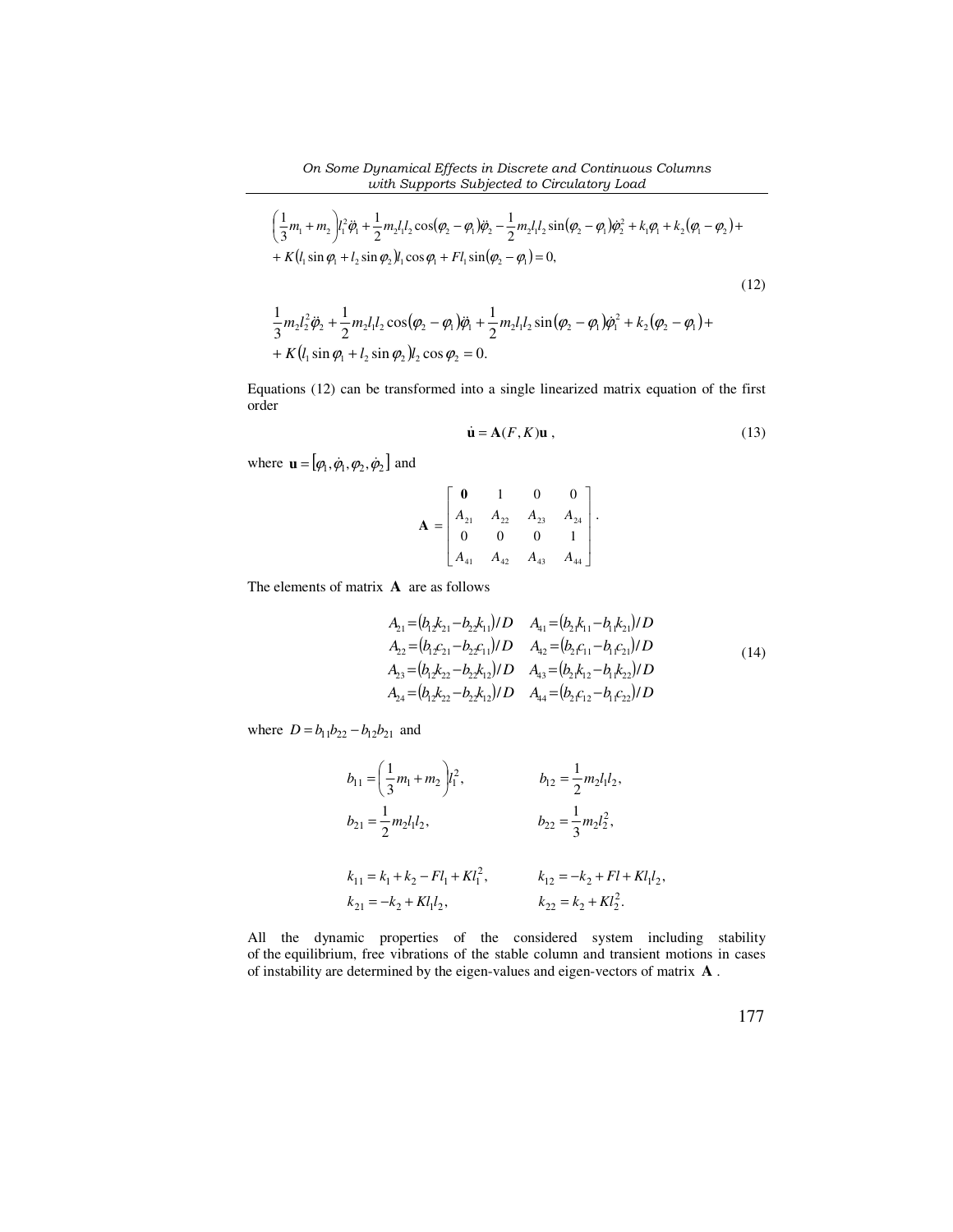The frequency versus value of the follower force *F* for the six chosen values of support stiffness  $K[N/m]$  are shown in Fig. 7 for an exemplary set of data in the dimensional form. The system parameters and the set support stiffness is as follows:  $m_1 = m_2 = 3.0$  $Ns^{2}/m$ ,  $l_1=l_2=1$  m,  $k_1=k_2=9$  Nm/rad,  $K=0$ ; 2.0; 3.24; 3.7; 3,75; 5.0. In this case we can also see that for tangential force almost equal to *F*=20 N there exists a similar singular point as for the case of Beck-Reut's column as well as for continuous column subjected to conservative load shown in Fig. 4c. The singular point is also connected with a change of eigen-forms and is typical for pure second eigen-form of the Ziegler column. This particular case is shown in Fig. 8.



*Fig. 7. Scheme of the supported Ziegler column and eigenfrequencies versus follower force F for six values of support stiffness*  $K = 0$ *; 2.0; 3.24; 3.7; 3,75; 5.0* 



*Fig. 8. The Ziegler column with pure second eigenform* 

#### 5 Conclusions

The present generalization of the classic Beck's column [10]-[12] and Ziegler's column [3] by introducing an additional elastic suport enlights a rich variety of possible eigenfrequency configurations and eigen-value behavior corresponding to important configuration of the force-frequency characteristics affecting stability boundary and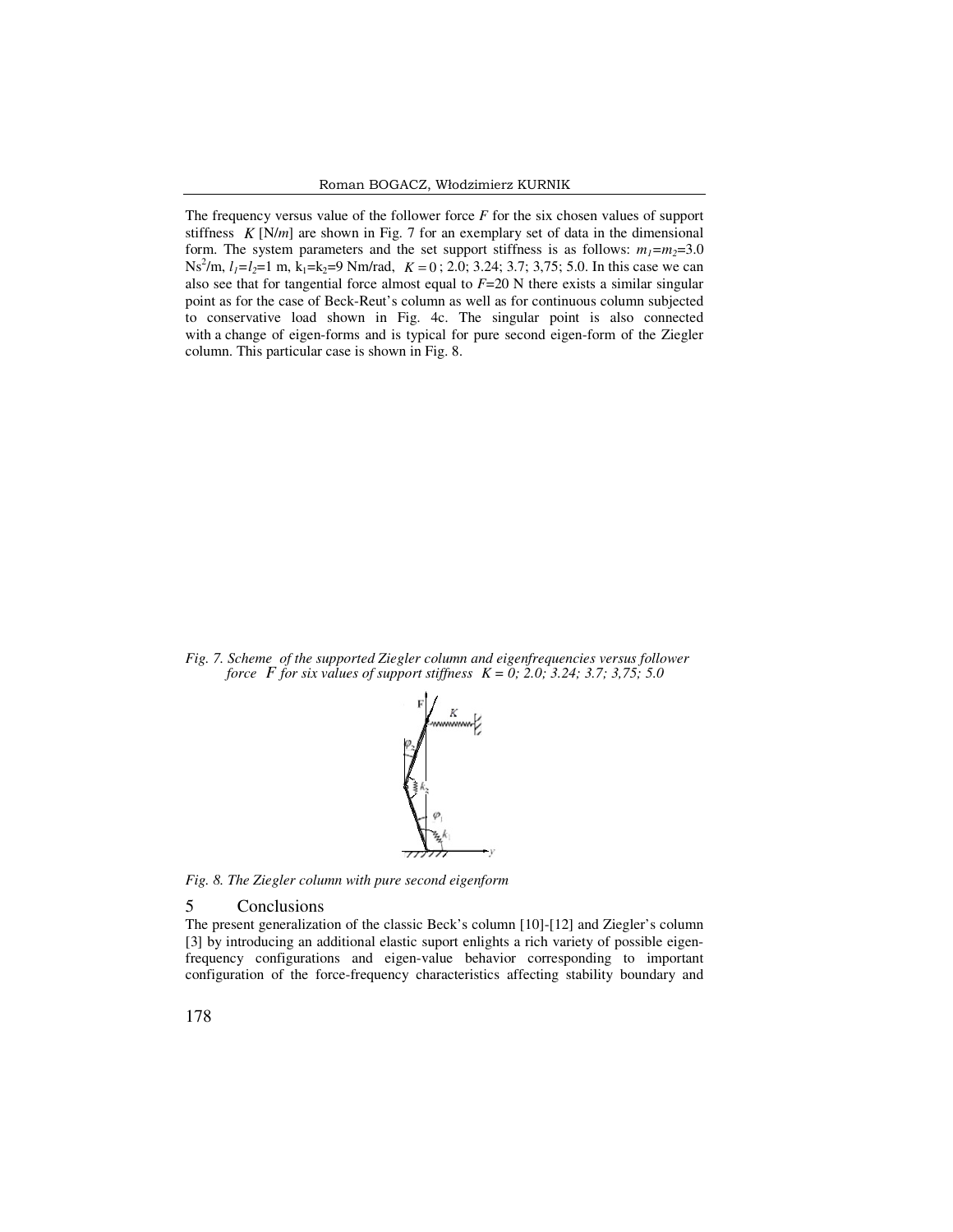eigen-forms of investigated columns. The additional elastic support at the top of column enables one to transit to a column simply supported on both ends which is a second eigenform of the Ziegler column. The "stabilizing" spring can destabilize the column what means that the critical tangential follower force can be lower than that of the classic Ziegler's problem.

The generalized Beck and Ziegler columns are idealized elastic models of a variety of more realistic continuous and discrete systems and constitute a theoretical "skeleton" enlighting their basic properties and dynamic phenomena related to stability and eigenforms of columns. The results concerning the eigen-forms of columns explain also some phenomena of experimental investigations obtained in referreces [6] and [13].

#### Literature

- 1. Beck M.: Die Knicklast des einseitig eingespannten tangential gedruckten Stabes, *ZAMP*, 3 (3), p. 225–228, 1952, errata 1953, p. 476-477
- 2. Bogacz R., Janiszewski R.: On stability problems of columns under nonconservative load (in Polish), *IFTR Reports* 6/1986,Warsaw, p. 1-92, 1986
- 3. Kurnik W., Bogacz R., Ziegler problem revisited flutter and divergence interactions in a generalized system, *Machine Dynamics Research*, vol. 37, no 4, p. 71-84, 2013
- 4. Bogacz R., Niespodziana A., On instability of certain models of column under follower load (in Polish), IFTR Reports 61/1984, p. 1-19, 1984
- 5. Bogacz R., Imiełowski S.: Remarks on stability of discrete-continuous structure under circulatory load, *Journal of Theoretical and Applied Mechanics*, vol. 32, no. 4, p. 903-919, 1994
- 6. Tomski L., Przybylski J., Gołębiowska-Rozanow M., Szmidla J.: Vibration and stability of a cantilever column subject to a follower force passing through a fixed point. *Journal of Sound and Vibration*, 214(1), p. 67-81, 1998
- 7. Timoshenko S.P., Gere J.M.: *Theory of Elastic Stability*, McGraw-Hill, New York, 1961
- 8. Kurnik W., Przybyłowicz P.M.: Active stabilisation of a piezoelectric fiber composite shaft subject to followerload, *International Journal of Solids and Structures*, 40, p. 563-579, 2003
- 9. Kurnik W., *Divergent and Oscillatory Bifurcations* (in Polish: *Bifurkacje Dywergentne i Oscylacyjne*), Wydawnictwa Naukowo-Techniczne, Warszawa, 1997
- 10. Bogacz R., O. Mahrenholtz O.: On stability of column under circulatory load, *Archives of Mechanics*, vo1.38, no. 3, p. 281-287, 1986
- 11. Bogacz R., Imiełowski S.: Stability constraints in optimization of columns subject to generalized follower load, *Machine Dynamic Problems*, vol. 27, no 2, p. 11-23, 2003
- 12. Bogacz R., Frischmuth K.: Transient behaviour of columns under follower forces, *Machine Dynamics Problems*, vol. 29, no 4, p. 7-20, 2005
- 13. Danielski J., Mahrenholtz O.: Vergleich theoretischer und experimenteller Ergebnisse eines gestützten Beck-Reut-Stabes. *Z. angew. Math. Mech*. 71/4, T 186-T 189, 1991